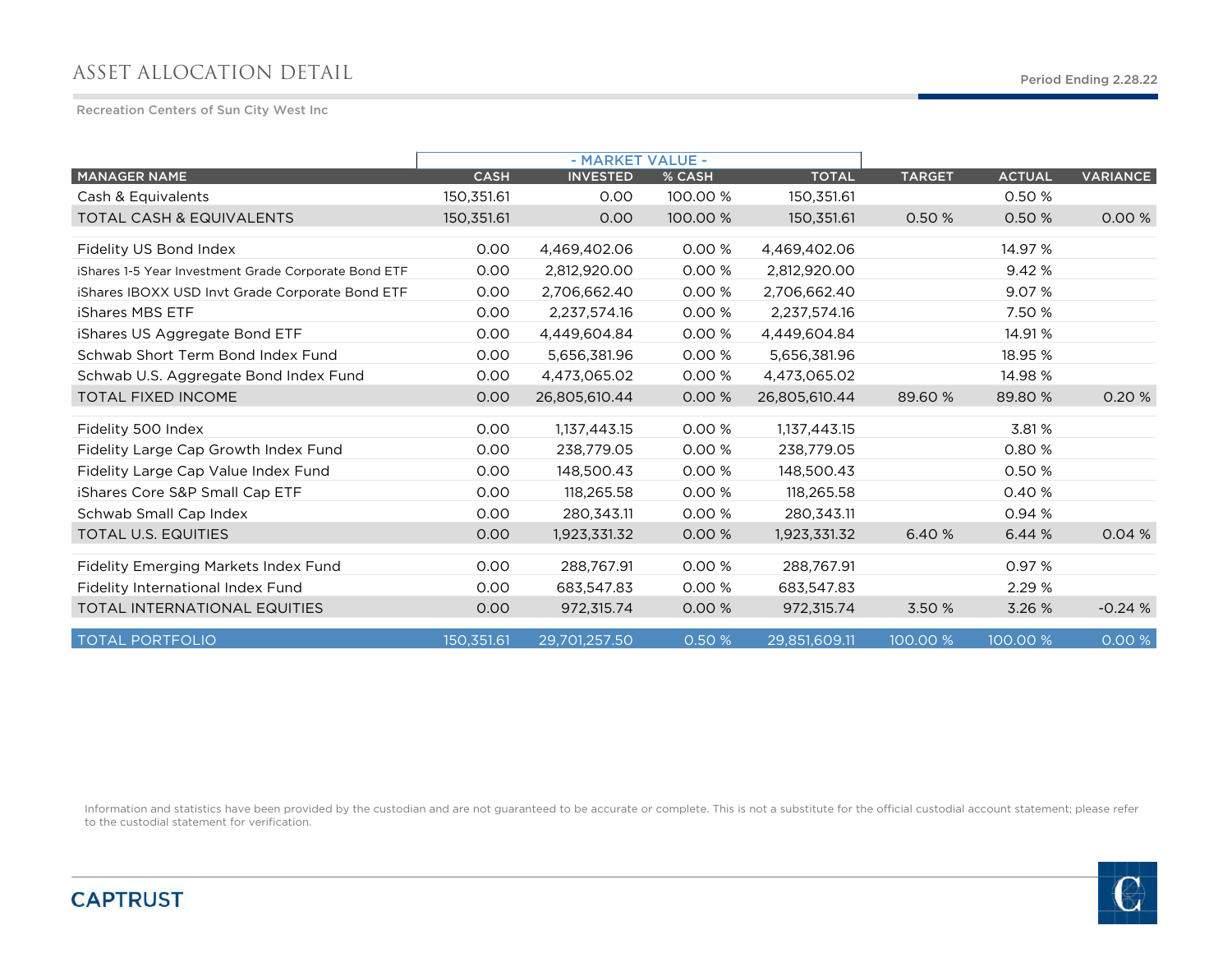## ASSET ALLOCATION SUMMARY

Recreation Centers of Sun City West Inc

International Equities U.S. Equities Cash & Equivalents Fixed Income International Equities U.S. Equities Cash & Equivalents TARGET ALLOCATIONACTUAL ALLOCATION

Fixed Income



## HISTORIC ALLOCATION TREND

| 02 22  |
|--------|
| 0.50%  |
| 89.80% |
| 6.44%  |
| 3.26%  |
|        |

| <b>ASSET REBALANCING ANALYSIS</b> |                          |                          |                  |  |  |  |  |  |  |  |
|-----------------------------------|--------------------------|--------------------------|------------------|--|--|--|--|--|--|--|
| <b>Asset Class</b>                | <b>Actual Allocation</b> | <b>Target Allocation</b> | $(+/-)$ Variance |  |  |  |  |  |  |  |
|                                   |                          |                          |                  |  |  |  |  |  |  |  |
| Cash & Equivalents                | 0.50%                    | 0.50%                    | 0.00%            |  |  |  |  |  |  |  |
| Fixed Income                      | 89.80%                   | 89.60%                   | 0.20%            |  |  |  |  |  |  |  |
| U.S. Equities                     | 6.44%                    | 6.40%                    | 0.04%            |  |  |  |  |  |  |  |
| International Equities            | 3.26%                    | 3.50%                    | $-0.24%$         |  |  |  |  |  |  |  |
| Global Equity                     | 0.00%                    | 0.00%                    | 0.00%            |  |  |  |  |  |  |  |



**CAPTRUST**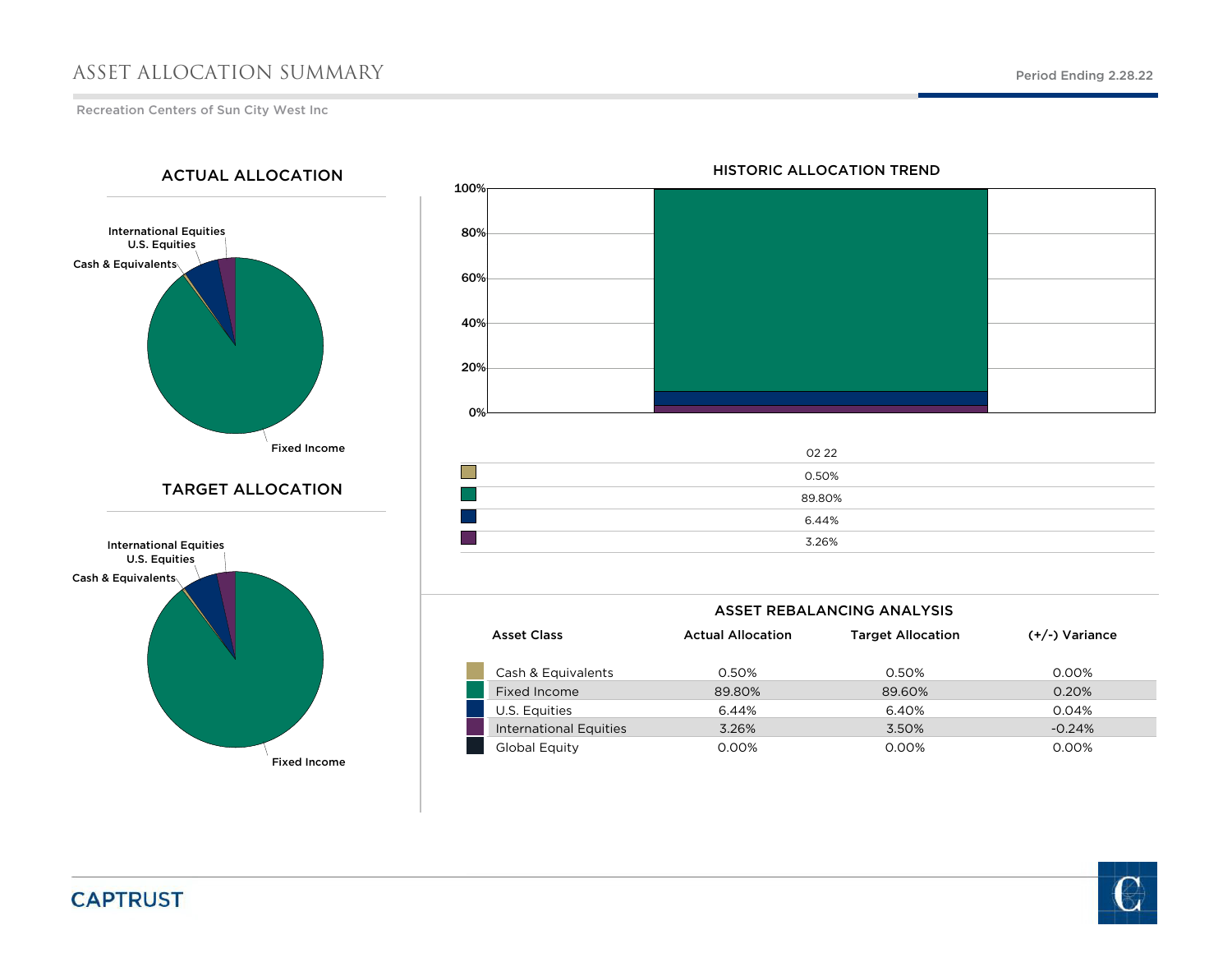Recreation Centers of Sun City West Inc

| <b>CASH &amp; EQUIVALENTS RETURNS</b>          | MTD'22   | QTD'22   | <b>YTD'22</b> | 2021     | 2020  | 2019  | 1 YEAR | 3 YEAR | 5 YEAR |          | <b>INCEPT INCEPT DATE</b> |
|------------------------------------------------|----------|----------|---------------|----------|-------|-------|--------|--------|--------|----------|---------------------------|
| <b>TOTAL CASH &amp; EQUIVALENTS</b>            | $0.00\%$ | $0.00\%$ | $0.00\%$      | N/A      | N/A   | N/A   | N/A    | N/A    | N/A    | 0.01%    | 09/10/2021                |
| <b>BBGBARC 1-3 MONTH T-BILL</b>                | 0.01%    | 0.01%    | 0.01%         | $0.04\%$ | 0.50% | 2.14% | 0.04%  | 0.77%  | 1.05%  | $0.03\%$ |                           |
| <b>CASH &amp; EQUIVALENTS MANAGER RESULTS:</b> |          |          |               |          |       |       |        |        |        |          |                           |
| <b>Cash &amp; Equivalents</b>                  | 0.00%    | 0.00%    | $0.00\%$      | N/A      | N/A   | N/A   | N/A    | N/A    | N/A    | 0.01%    | 09/10/2021                |
| FTSE Treasury Bill 3 Mon USD                   | 0.01%    | 0.01%    | 0.01%         | 0.05%    | 0.55% | 2.25% | 0.05%  | 0.82%  | 1.09%  | 0.03%    |                           |

| <b>FIXED INCOME RETURNS</b>                          | MTD'22   | QTD'22   | YTD'22   | 2021     | 2020   | 2019   | 1 YEAR   | <b>3 YEAR</b> | 5 YEAR | <b>INCEPT</b> | <b>INCEPT DATE</b> |
|------------------------------------------------------|----------|----------|----------|----------|--------|--------|----------|---------------|--------|---------------|--------------------|
| <b>TOTAL FIXED INCOME</b>                            | $-1.06%$ | $-2.89%$ | $-2.89%$ | N/A      | N/A    | N/A    | N/A      | N/A           | N/A    | $-4.13%$      | 09/14/2021         |
| <b>BBGBARC AGGREGATE BOND INDEX</b>                  | $-1.12%$ | $-3.25%$ | $-3.25%$ | $-1.54%$ | 7.51%  | 8.72%  | $-2.64%$ | 3.30%         | 2.71%  | $-4.41%$      |                    |
| <b>FIXED INCOME MANAGER RESULTS:</b>                 |          |          |          |          |        |        |          |               |        |               |                    |
| <b>Fidelity US Bond Index</b>                        | $-1.13%$ | $-3.19%$ | $-3.19%$ | N/A      | N/A    | N/A    | N/A      | N/A           | N/A    | $-4.53%$      | 09/14/2021         |
| BBgBarc Aggregate Bond Index                         | $-1.12%$ | $-3.25%$ | $-3.25%$ | $-1.54%$ | 7.51%  | 8.72%  | $-2.64%$ | 3.30%         | 2.71%  | $-4.41%$      |                    |
| iShares 1-5 Year Investment Grade Corporate Bond ETF | $-0.69%$ | $-1.89%$ | $-1.89%$ | N/A      | N/A    | N/A    | N/A      | N/A           | N/A    | $-2.73%$      | 09/14/2021         |
| BBgBarc 1-5 Yr Corp TR USD                           | $-0.77%$ | $-1.98%$ | $-1.98%$ | $-0.47%$ | 5.42%  | 6.96%  | $-2.17%$ | 2.71%         | 2.46%  | $-2.89\%$     |                    |
| iShares IBOXX USD Invt Grade Corporate Bond ETF      | $-2.13%$ | $-5.65%$ | $-5.65%$ | N/A      | N/A    | N/A    | N/A      | N/A           | N/A    | $-7.43%$      | 09/14/2021         |
| Markit iBoxx Liquid IG TR USD                        | $-2.23%$ | $-5.98%$ | -5.98%   | $-1.49%$ | 11.30% | 17.27% | $-3.26%$ | 5.42%         | 4.23%  | $-7.57%$      |                    |
| <b>iShares MBS ETF</b>                               | $-1.16%$ | $-2.54%$ | $-2.54%$ | N/A      | N/A    | N/A    | N/A      | N/A           | N/A    | $-3.65%$      | 09/14/2021         |
| <b>BBgBarc US MBS TR</b>                             | $-0.97%$ | $-2.44%$ | $-2.44%$ | $-1.04%$ | 3.89%  | 6.35%  | $-2.88%$ | 1.94%         | 1.91%  | $-3.32%$      |                    |
| iShares US Aggregate Bond ETF                        | $-1.15%$ | $-3.12%$ | $-3.12%$ | N/A      | N/A    | N/A    | N/A      | N/A           | N/A    | $-4.47%$      | 09/14/2021         |
| BBgBarc Aggregate Bond Index                         | $-1.12%$ | $-3.25%$ | $-3.25%$ | $-1.54%$ | 7.51%  | 8.72%  | $-2.64%$ | 3.30%         | 2.71%  | $-4.41%$      |                    |
| <b>Schwab Short Term Bond Index Fund</b>             | $-0.52%$ | $-1.53%$ | $-1.53%$ | N/A      | N/A    | N/A    | N/A      | N/A           | N/A    | $-2.52%$      | 09/14/2021         |
| BBgBarc 1-5 Year Govt/Credit FI Adj                  | $-0.56%$ | $-1.57%$ | $-1.57%$ | $-0.97%$ | 4.66%  | 5.02%  | $-2.20%$ | 2.09%         | 1.82%  | $-2.56%$      |                    |
| Schwab U.S. Aggregate Bond Index Fund                | $-1.11%$ | $-3.14%$ | $-3.14%$ | N/A      | N/A    | N/A    | N/A      | N/A           | N/A    | $-4.42%$      | 09/14/2021         |
| BBgBarc Aggregate Bond Index                         | $-1.12%$ | $-3.25%$ | $-3.25%$ | $-1.54%$ | 7.51%  | 8.72%  | $-2.64%$ | 3.30%         | 2.71%  | $-4.41%$      |                    |

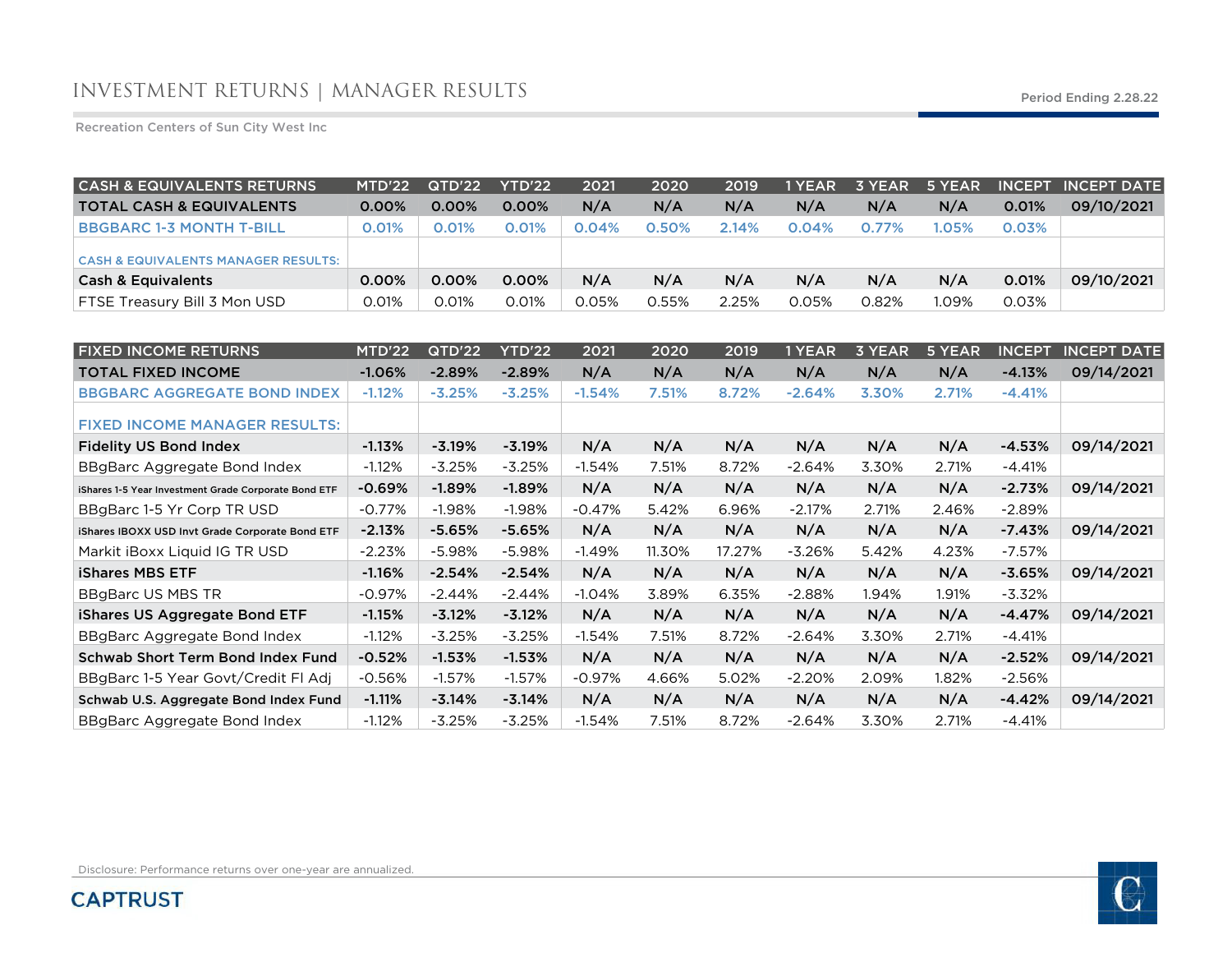## INVESTMENT RETURNS | MANAGER RESULTS Period Ending 2.28.22

Recreation Centers of Sun City West Inc

| <b>U.S. EQUITIES RETURNS</b>                | MTD'22   | QTD'22    | <b>YTD'22</b> | 2021   | 2020   | 2019   | 1 YEAR   | 3 YEAR | 5 YEAR | <b>INCEPT</b> | <b>INCEPT DATE</b> |
|---------------------------------------------|----------|-----------|---------------|--------|--------|--------|----------|--------|--------|---------------|--------------------|
| <b>TOTAL U.S. EQUITIES</b>                  | $-2.07%$ | $-7.63%$  | $-7.63%$      | N/A    | N/A    | N/A    | N/A      | N/A    | N/A    | $-1.24%$      | 09/14/2021         |
| <b>RUSSELL 3000</b>                         | $-2.52%$ | $-8.25%$  | $-8.25%$      | 25.66% | 20.89% | 31.02% | 12.29%   | 17.56% | 14.68% | $-2.51%$      |                    |
| <b>U.S. EQUITIES MANAGER RESULTS:</b>       |          |           |               |        |        |        |          |        |        |               |                    |
| Fidelity 500 Index                          | $-2.99%$ | $-8.01%$  | $-8.01%$      | N/A    | N/A    | N/A    | N/A      | N/A    | N/A    | $-0.50%$      | 09/14/2021         |
| S&P 500 Index                               | $-2.99%$ | $-8.01%$  | $-8.01%$      | 28.71% | 18.40% | 31.49% | 16.39%   | 18.24% | 15.17% | $-0.94%$      |                    |
| <b>Fidelity Large Cap Growth Index Fund</b> | $-4.25%$ | $-12.48%$ | $-12.48%$     | N/A    | N/A    | N/A    | N/A      | N/A    | N/A    | $-6.51%$      | 09/14/2021         |
| Russell 1000 Growth                         | $-4.25%$ | $-12.47%$ | $-12.47%$     | 27.60% | 38.49% | 36.39% | 12.55%   | 23.18% | 20.24% | -6.53%        |                    |
| Fidelity Large Cap Value Index Fund         | $-1.19%$ | $-3.49%$  | $-3.49%$      | N/A    | N/A    | N/A    | N/A      | N/A    | N/A    | 2.72%         | 09/14/2021         |
| Russell 1000 Value                          | $-1.16%$ | $-3.46%$  | $-3.46%$      | 25.16% | 2.80%  | 26.54% | 14.99%   | 12.22% | 9.45%  | 2.63%         |                    |
| <b>iShares Core S&amp;P Small Cap ETF</b>   | 1.37%    | $-5.94%$  | $-5.94%$      | N/A    | N/A    | N/A    | N/A      | N/A    | N/A    | 0.05%         | 09/14/2021         |
| S&P Small Cap 600                           | 1.40%    | $-5.97%$  | $-5.97\%$     | 26.82% | 11.29% | 22.78% | 4.22%    | 12.17% | 10.78% | 0.36%         |                    |
| <b>Schwab Small Cap Index</b>               | 1.08%    | $-8.66%$  | $-8.66%$      | N/A    | N/A    | N/A    | N/A      | N/A    | N/A    | $-6.77%$      | 09/14/2021         |
| Russell 2000                                | 1.07%    | $-8.66%$  | $-8.66%$      | 14.82% | 19.96% | 25.52% | $-6.01%$ | 10.50% | 9.50%  | -6.89%        |                    |

| <b>INTERNATIONAL EQUITIES RETURNS</b>          | MTD'22    | QTD'22    | YTD'22    | 2021     | 2020   | 2019   | 1 YEAR    | 3 YEAR | 5 YEAR | <b>INCEPT</b> | <b>INCEPT DATE</b> |
|------------------------------------------------|-----------|-----------|-----------|----------|--------|--------|-----------|--------|--------|---------------|--------------------|
| <b>TOTAL INTERNATIONAL EQUITIES</b>            | $-3.61%$  | $-6.08\%$ | $-6.08%$  | N/A      | N/A    | N/A    | N/A       | N/A    | N/A    | $-8.32%$      | 09/14/2021         |
| <b>MSCI ACWI EX US NET</b>                     | $-1.98\%$ | $-5.59\%$ | $-5.59%$  | 7.82%    | 10.69% | 21.49% | $-0.40%$  | 7.67%  | 7.27%  | $-7.58\%$     |                    |
| <b>INTERNATIONAL EQUITIES MANAGER RESULTS:</b> |           |           |           |          |        |        |           |        |        |               |                    |
| <b>Fidelity Emerging Markets Index Fund</b>    | $-4.56%$  | $-4.80%$  | -4.80%    | N/A      | N/A    | N/A    | N/A       | N/A    | N/A    | $-8.66%$      | 09/14/2021         |
| <b>MSCI Emerging Markets Free</b>              | $-2.98\%$ | -4.81%    | $-4.81%$  | $-2.22%$ | 18.69% | 18.90% | $-10.40%$ | 6.40%  | 7.37%  | $-8.91%$      |                    |
| <b>Fidelity International Index Fund</b>       | $-3.12%$  | $-6.80\%$ | $-6.80%$  | N/A      | N/A    | N/A    | N/A       | N/A    | N/A    | $-7.87%$      | 09/14/2021         |
| MSCI EAFE Net USD                              | $-1.77%$  | $-6.52%$  | $-6.52\%$ | 11.26%   | 7.82%  | 22.01% | 2.83%     | 7.78%  | 7.16%  | $-8.21%$      |                    |

| <b>TOTAL PORTFOLIO RETURNS</b> |        | MTD'22 QTD'22 YTD'22              |           | 2021  |       |        |        |       |       |        | L 2020 - 2019 - 1 YEAR - 3 YEAR - 5 YEAR - INCEPT INCEPT DATE I |
|--------------------------------|--------|-----------------------------------|-----------|-------|-------|--------|--------|-------|-------|--------|-----------------------------------------------------------------|
| <b>TOTAL PORTFOLIO</b>         |        | $-1.20\%$ $-3.30\%$ $-3.30\%$ N/A |           |       | N/A   | N/A    | N/A    | N/A   |       |        | N/A -4.03% 09/10/2021                                           |
| Total Portfolio Benchmark      | -1.21% | $-3.61\%$                         | $-3.61\%$ | 0.42% | 8.91% | 10.50% | -1.56% | 4.53% | 3.76% | -4.01% |                                                                 |